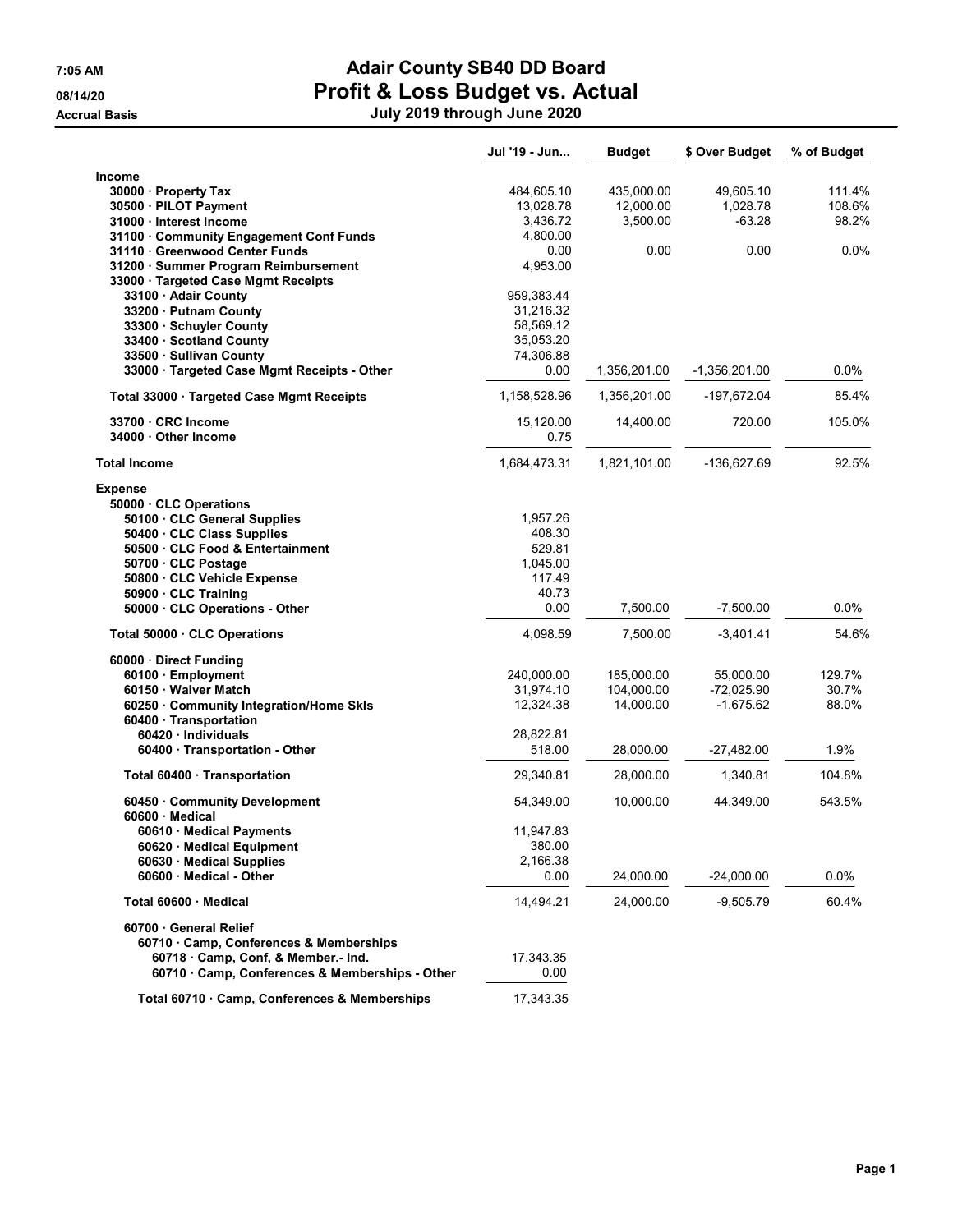|                                                                                                                                                                                                                                                                                    | Jul '19 - Jun                                                                  | <b>Budget</b>                   | \$ Over Budget                          | % of Budget           |
|------------------------------------------------------------------------------------------------------------------------------------------------------------------------------------------------------------------------------------------------------------------------------------|--------------------------------------------------------------------------------|---------------------------------|-----------------------------------------|-----------------------|
| 60740 · Summer Program<br>60741 · Summer Program Payroll<br>60742 · Summer Program Stipends<br>60743 · Summer Program Vehicle Expense<br>60745 · Summer Program Supplies<br>60747 · Summer Program Recreation<br>60748 · Summer Program Training<br>60740 · Summer Program - Other | 16,245.23<br>1,190.00<br>149.08<br>464.76<br>416.77<br>0.00<br>0.00            | 45,000.00                       | $-45,000.00$                            | 0.0%                  |
| Total 60740 · Summer Program                                                                                                                                                                                                                                                       | 18,465.84                                                                      | 45,000.00                       | $-26,534.16$                            | 41.0%                 |
| 60700 General Relief - Other                                                                                                                                                                                                                                                       | 13,562.85                                                                      | 12,000.00                       | 1,562.85                                | 113.0%                |
| Total 60700 · General Relief                                                                                                                                                                                                                                                       | 49.372.04                                                                      | 57,000.00                       | -7,627.96                               | 86.6%                 |
| 60800 · Temporary Residential Supports                                                                                                                                                                                                                                             | 2,551.19                                                                       | 3,000.00                        | -448.81                                 | 85.0%                 |
| Total 60000 Direct Funding                                                                                                                                                                                                                                                         | 434,405.73                                                                     | 425,000.00                      | 9,405.73                                | 102.2%                |
| 60950 CRC Expense<br>61000 · Funding to Other Counties<br>61100 · Funding to Putnam County<br>61200 · Funding to Schuyler County                                                                                                                                                   | 9,360.00<br>2,871.98<br>11,757.98                                              | 9,000.00                        | 360.00                                  | 104.0%                |
| 61300 Funding to Scotland County                                                                                                                                                                                                                                                   | 3,933.23                                                                       |                                 |                                         |                       |
| 61400 · Funding to Sullivan County<br>61000 · Funding to Other Counties - Other                                                                                                                                                                                                    | 10,415.13<br>0.00                                                              | 35,000.00                       | $-35,000.00$                            | $0.0\%$               |
| Total 61000 · Funding to Other Counties                                                                                                                                                                                                                                            | 28,978.32                                                                      | 35,000.00                       | $-6,021.68$                             | 82.8%                 |
| 70000 · Targeted Case Mgmt Expense<br>75000 · Sullivan County                                                                                                                                                                                                                      |                                                                                |                                 |                                         |                       |
| 75160 Translation Services                                                                                                                                                                                                                                                         | 31.25                                                                          |                                 |                                         |                       |
| Total 75000 · Sullivan County                                                                                                                                                                                                                                                      | 31.25                                                                          |                                 |                                         |                       |
| Total 70000 · Targeted Case Mgmt Expense                                                                                                                                                                                                                                           | 31.25                                                                          |                                 |                                         |                       |
| 80000 · Programming - Indirect<br>80500 Accreditation<br>81000 · Board Expense<br>82000 Governmental Relations<br>83000 Conferences/Workshops<br>83200 Conferences/Workshop-CLC                                                                                                    | 473.00<br>499.00<br>0.00<br>10.00                                              | 10,000.00<br>2,000.00<br>500.00 | $-9,527.00$<br>$-1,501.00$<br>$-500.00$ | 4.7%<br>25.0%<br>0.0% |
| 83300 · Conferences/Workshops-General<br>83000 Conferences/Workshops - Other                                                                                                                                                                                                       | 3,459.68<br>1,359.13                                                           | 5,750.00                        | -4,390.87                               | 23.6%                 |
| Total 83000 · Conferences/Workshops                                                                                                                                                                                                                                                | 4,828.81                                                                       | 5,750.00                        | $-921.19$                               | 84.0%                 |
| 83500 · Depreciation Expense                                                                                                                                                                                                                                                       | 0.00                                                                           | 50,000.00                       | $-50,000.00$                            | 0.0%                  |
| 84000 Dues and Memberships<br>85000 · Employee Travel<br>70400 · TCM Admin Mileage<br>71150 · TCM Adair Mileage<br>72150 · TCM Putnam Mileage<br>73150 TCM Schuyler Mileage<br>74150 · TCM Scotland Mileage<br>75150 · TCM Sullivan Mileage                                        | 3,523.24<br>1,152.04<br>6,524.32<br>1,698.19<br>2,160.43<br>894.01<br>2,882.09 | 4,000.00                        | -476.76                                 | 88.1%                 |
| 85000 · Employee Travel - Other                                                                                                                                                                                                                                                    | 5,012.99                                                                       | 30,000.00                       | $-24,987.01$                            | 16.7%                 |
| Total 85000 · Employee Travel<br>86000 · Insurance<br>86100 Directors & Officers<br>86300 Property Insurance<br>86500 · Workers' Compensation                                                                                                                                      | 20,324.07<br>2,091.00<br>11,952.00<br>7,618.00                                 | 30,000.00                       | $-9,675.93$                             | 67.7%                 |
| 86000 Insurance - Other                                                                                                                                                                                                                                                            | 0.00                                                                           | 26,000.00                       | $-26,000.00$                            | 0.0%                  |
| Total 86000 · Insurance                                                                                                                                                                                                                                                            | 21,661.00                                                                      | 26,000.00                       | $-4,339.00$                             | 83.3%                 |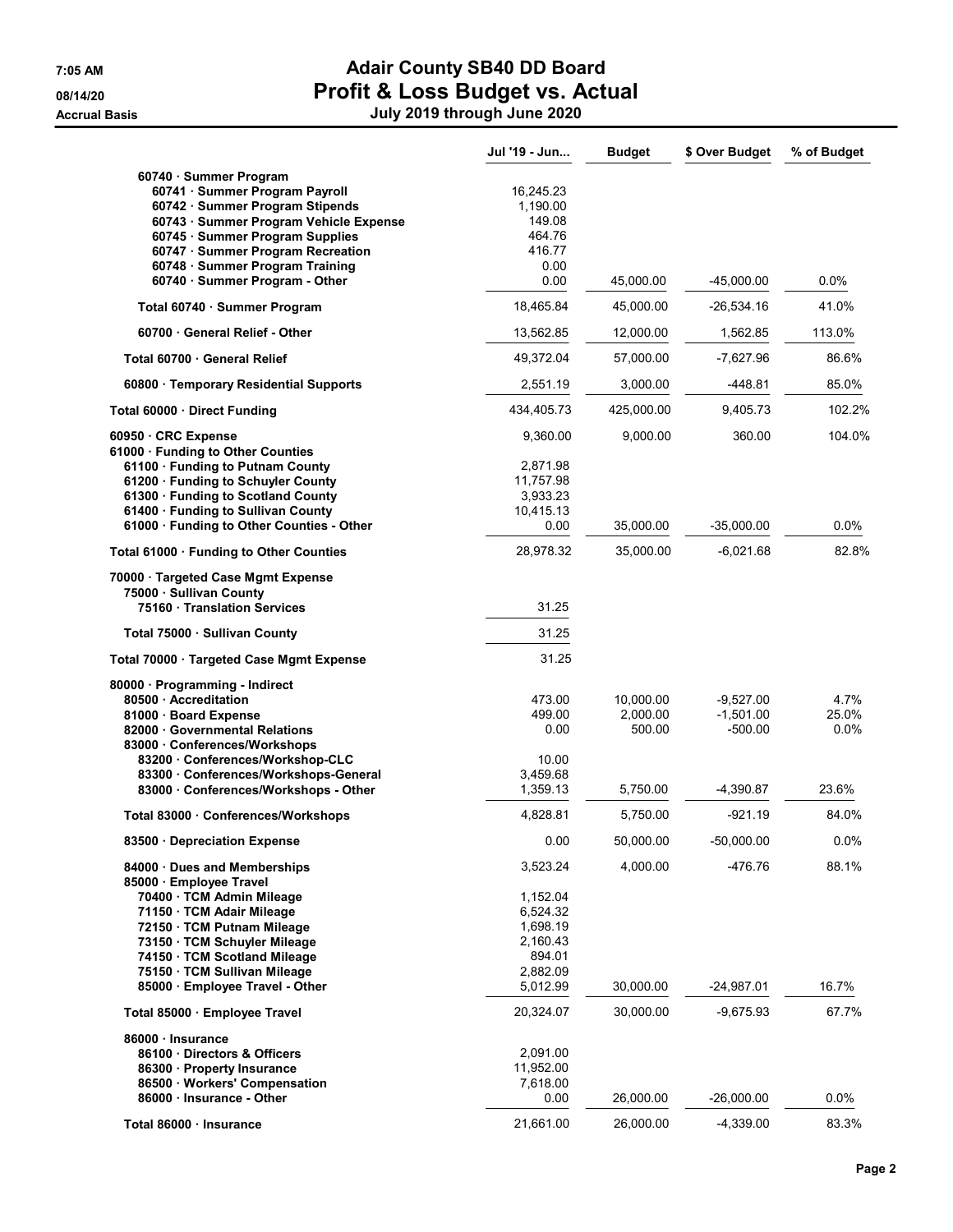|                                                                                                                                                       | Jul '19 - Jun                   | <b>Budget</b> | \$ Over Budget | % of Budget |
|-------------------------------------------------------------------------------------------------------------------------------------------------------|---------------------------------|---------------|----------------|-------------|
| 87000 Office Expenses<br>87100 Office Supplies<br>87110 Office Supplies-Country Club<br>87120 Office Supplies-McPherson<br>87130 Office Supplies- PPE | 681.57<br>5,603.57<br>464.87    |               |                |             |
| 87100 Office Supplies - Other                                                                                                                         | 1,344.52                        | 8,000.00      | $-6,655.48$    | 16.8%       |
| Total 87100 · Office Supplies                                                                                                                         | 8,094.53                        | 8,000.00      | 94.53          | 101.2%      |
| 87200 · Postage<br>87210 · Postage-General<br>87220 · Postage-TCM<br>87200 · Postage - Other                                                          | 1,094.30<br>785.54<br>0.00      | 2,000.00      | $-2,000.00$    | $0.0\%$     |
| Total 87200 · Postage                                                                                                                                 | 1,879.84                        | 2,000.00      | $-120.16$      | 94.0%       |
| 87300 Advertising/Marketing                                                                                                                           | 605.00                          | 3,000.00      | $-2,395.00$    | 20.2%       |
| 87400 Copier<br>87420 Copier-McPherson<br>87400 Copier - Other                                                                                        | 3,651.12<br>0.00                | 4,500.00      | $-4,500.00$    | 0.0%        |
| Total 87400 · Copier                                                                                                                                  | 3,651.12                        | 4,500.00      | -848.88        | 81.1%       |
| 87450 Employee Retention/Appreciation<br>87700 · Building Maintenance<br>87710 Janitorial                                                             | 1,884.74                        | 3,500.00      | $-1,615.26$    | 53.8%       |
| 87711 · Janitorial-Country Club<br>87712 Janitorial-McPherson<br>87710 Janitorial - Other                                                             | 5,813.76<br>8,657.81<br>12.20   |               |                |             |
| Total 87710 · Janitorial                                                                                                                              | 14,483.77                       |               |                |             |
| 87715 · Elevator/Lift Expense<br>87720 Lawn Care<br>87721 · Lawn Care-Country Club                                                                    | 1,988.56<br>1,150.00            |               |                |             |
| 87722 Lawn Care-McPherson                                                                                                                             | 360.00                          |               |                |             |
| Total 87720 · Lawn Care                                                                                                                               | 1,510.00                        |               |                |             |
| 87730 Snow Removal<br>87731 Snow Removal-Country Club<br>87732 · Snow Removal-McPherson                                                               | 1,102.50<br>1,207.50            |               |                |             |
| Total 87730 · Snow Removal                                                                                                                            | 2,310.00                        |               |                |             |
| 87700 · Building Maintenance - Other                                                                                                                  | 0.00                            | 20,000.00     | $-20,000.00$   | $0.0\%$     |
| Total 87700 · Building Maintenance                                                                                                                    | 20,292.33                       | 20,000.00     | 292.33         | 101.5%      |
| 87800 · Software & Technology<br>87810 · Soft & Tech-Country Club<br>87820 · Soft & Tech-McPherson<br>87830 Soft & Tech-Managed IT                    | 104.00<br>8,632.00<br>40,088.20 |               |                |             |
| 87800 Software & Technology - Other                                                                                                                   | 2,369.90                        | 55,000.00     | -52,630.10     | 4.3%        |
| Total 87800 · Software & Technology                                                                                                                   | 51,194.10                       | 55,000.00     | $-3,805.90$    | 93.1%       |
| 87900 · Representative Payee Expense<br>87000 Office Expenses - Other                                                                                 | 68.00<br>4.00                   |               |                |             |
| Total 87000 Office Expenses                                                                                                                           | 87,673.66                       | 96,000.00     | $-8,326.34$    | 91.3%       |
| 87500 · Personnel<br>51000 CLC Personnel<br>51100 CLC Center Salary Expense                                                                           | 69,402.08                       |               |                |             |
| Total 51000 · CLC Personnel                                                                                                                           | 69,402.08                       |               |                |             |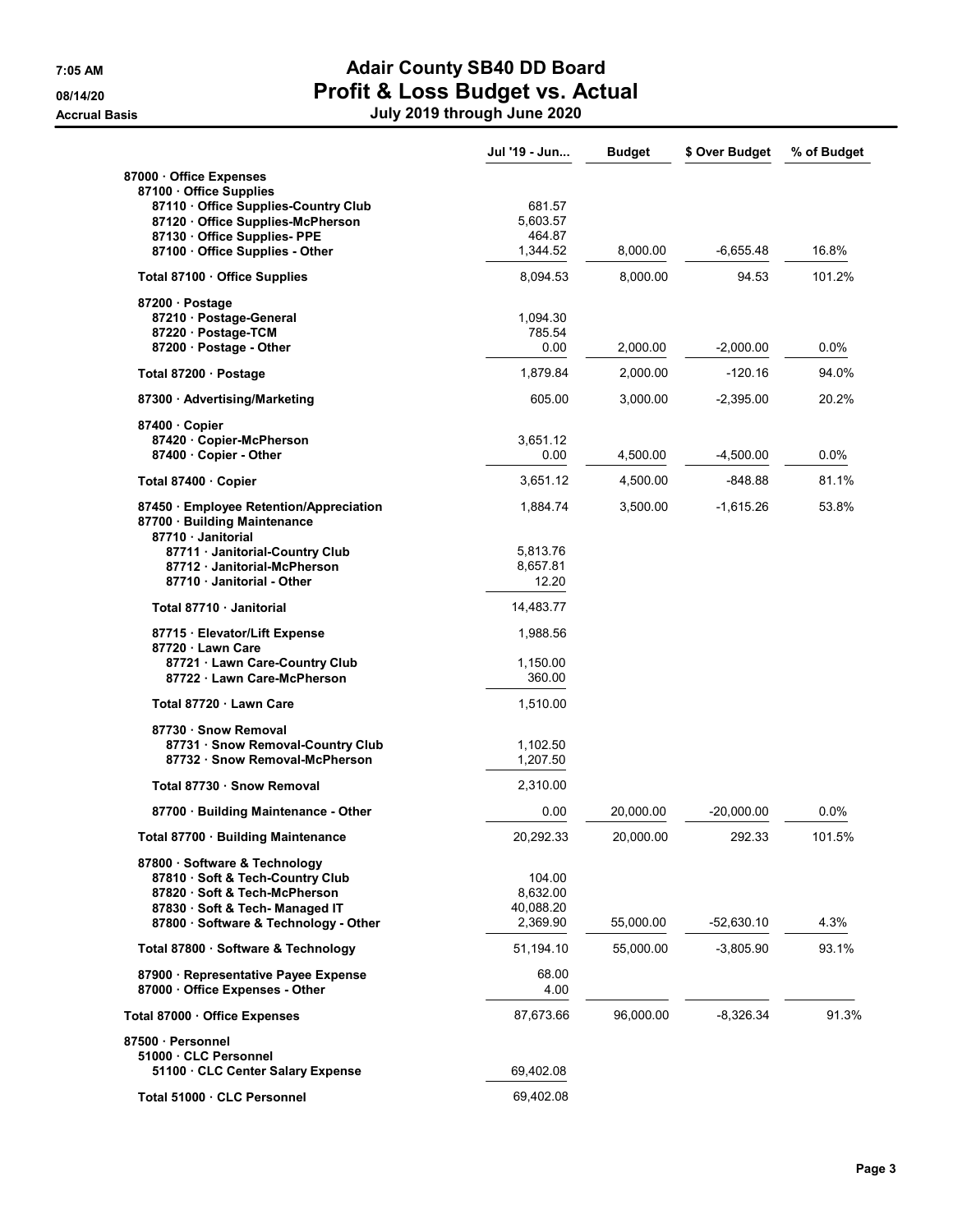|                                                                 | Jul '19 - Jun         | <b>Budget</b>        | \$ Over Budget             | % of Budget   |
|-----------------------------------------------------------------|-----------------------|----------------------|----------------------------|---------------|
| 66000 Payroll Expenses                                          |                       |                      |                            |               |
| 66500 · Salary Sick                                             | 27,074.78             |                      |                            |               |
| 66600 · FCCRA Leave                                             | 388.35                |                      |                            |               |
| 66700 · Salary Vacation                                         | 39,078.91             |                      |                            |               |
| 66000 · Payroll Expenses - Other                                | 71,399.52             |                      |                            |               |
| Total 66000 · Payroll Expenses                                  | 137,941.56            |                      |                            |               |
| 70300 · TCM Admin Salary                                        | 99,194.74             |                      |                            |               |
| 71110 · TCM Adair Salary Expense                                | 324,855.51            |                      |                            |               |
| 71115 · TCM Adair Overtime<br>72110 · TCM Putnam Salary Expense | 952.26<br>18.970.90   |                      |                            |               |
| 73110 · TCM Schuyler Salary Expense                             | 38,180.71             |                      |                            |               |
| 74110 · TCM Scotland Salary Expense                             | 16,317.08             |                      |                            |               |
| 75110 · TCM Sullivan Salary Expense                             | 42,521.35             |                      |                            |               |
| 87510 · Salary Expense                                          | 179,366.27            |                      |                            |               |
| 87540 Employee Benefits                                         | 269,809.01            |                      |                            |               |
| 87550 · Unemployment Tax                                        | 1,638.80              |                      |                            |               |
| 87500 · Personnel - Other                                       | 0.00                  | 1,233,127.23         | $-1,233,127.23$            | 0.0%          |
| Total 87500 · Personnel                                         | 1,199,150.27          | 1,233,127.23         | -33,976.96                 | 97.2%         |
| 88000 · Professional Services                                   |                       |                      |                            |               |
| 88100 Audit                                                     | 3,975.00              | 3,900.00             | 75.00                      | 101.9%        |
| 88200 Legal Services<br>88300 Consulting                        | 345.00<br>0.00        | 2,000.00<br>1,000.00 | $-1,655.00$<br>$-1,000.00$ | 17.3%<br>0.0% |
|                                                                 |                       |                      |                            |               |
| Total 88000 · Professional Services                             | 4,320.00              | 6,900.00             | $-2,580.00$                | 62.6%         |
| 88500 Training                                                  |                       |                      |                            |               |
| 76000 · TCM Training                                            | 1,125.25<br>11,564.95 | 15,000.00            | $-3,435.05$                | 77.1%         |
| 88500 · Training - Other                                        |                       |                      |                            |               |
| Total 88500 · Training                                          | 12,690.20             | 15,000.00            | $-2,309.80$                | 84.6%         |
| 89000 Utilities<br>89100 · Electricity                          |                       |                      |                            |               |
| 89110 Electricity-Country Club                                  | 2,097.08              |                      |                            |               |
| 89130 Electricity-314 E McPherson                               | 4,143.97              |                      |                            |               |
| 89100 Electricity - Other                                       | 0.00                  | 7,000.00             | $-7,000.00$                | 0.0%          |
| Total 89100 · Electricity                                       | 6,241.05              | 7,000.00             | -758.95                    | 89.2%         |
| 89200 Gas                                                       |                       |                      |                            |               |
| 89210 Gas-Country Club                                          | 648.34                |                      |                            |               |
| 89220 Gas-McPherson                                             | 715.67                |                      |                            |               |
| 89200 Gas - Other                                               | 0.00                  | 2,500.00             | $-2,500.00$                | 0.0%          |
| Total 89200 · Gas                                               | 1,364.01              | 2,500.00             | $-1,135.99$                | 54.6%         |
| 89300 Trash                                                     |                       |                      |                            |               |
| 89310 · Trash-Country Club                                      | 968.75                |                      |                            |               |
| 89320 · Trash-McPherson                                         | 989.07                |                      |                            |               |
| 89300 Trash - Other                                             | 0.00                  | 2,000.00             | $-2,000.00$                | 0.0%          |
| Total 89300 Trash                                               | 1,957.82              | 2,000.00             | $-42.18$                   | 97.9%         |
| 89400 · Telephone & Internet                                    |                       |                      |                            |               |
| 70250 · TCM On Call Phone                                       | 1,762.78              |                      |                            |               |
| 89410 · Telephone & Internet-Country CI                         | 1,923.29              |                      |                            |               |
| 89420 · Telephone & Internet-McPherson                          | 10,800.39             |                      |                            |               |
| 89400 · Telephone & Internet - Other                            | 0.00                  | 11,000.00            | $-11,000.00$               | $0.0\%$       |
| Total 89400 · Telephone & Internet                              | 14,486.46             | 11,000.00            | 3,486.46                   | 131.7%        |